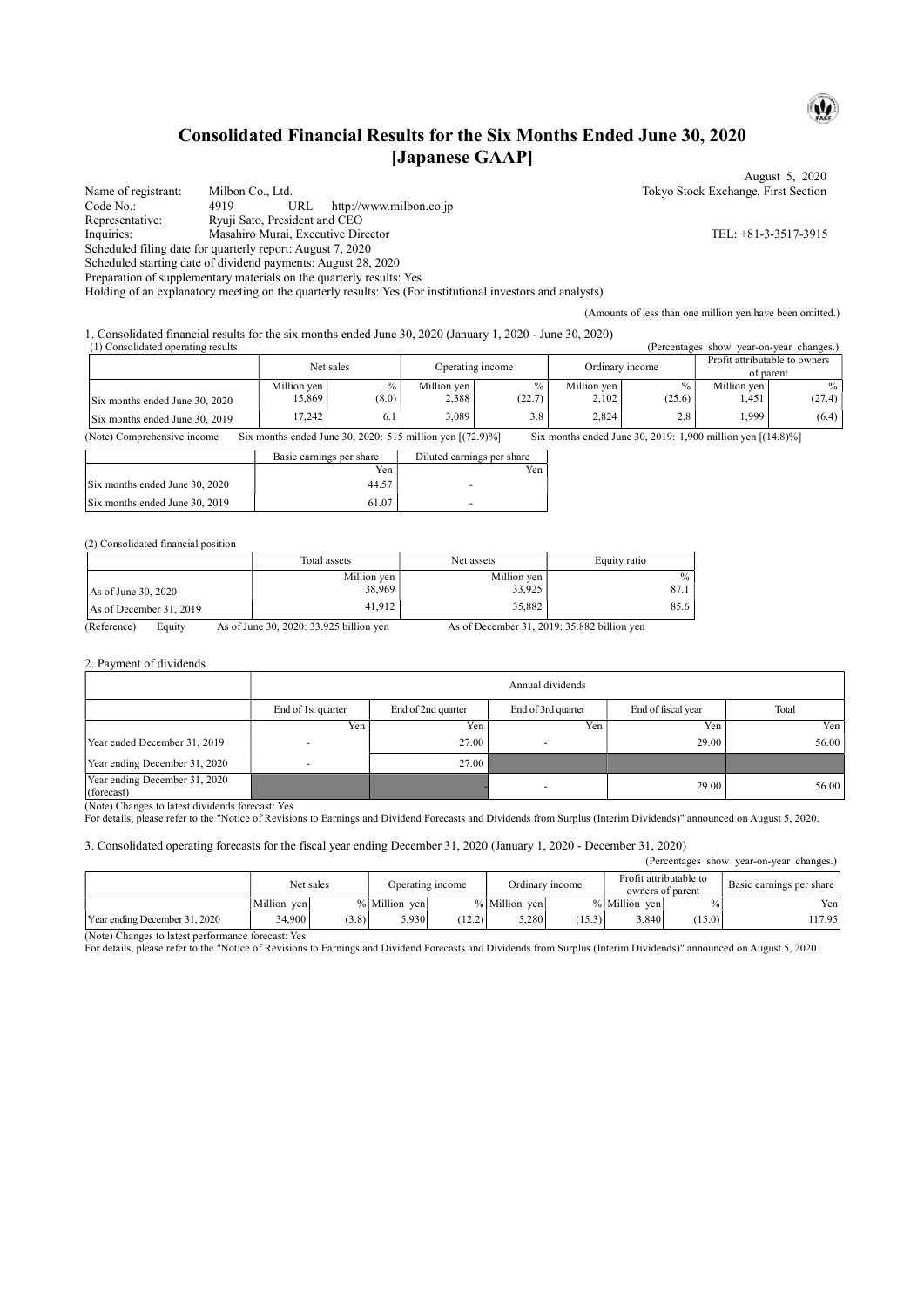\*Notes

- (1) Significant changes in subsidiaries during the period
	- (changes in specified subsidiaries resulting in the change in the scope of consolidation) : Yes<br>New: 1 company (Company name: Milbon (Zhejiang) Cosmetics Co., Ltd.) Exclude: 0 companies (Company name: ) New: 1 company (Company name: Milbon (Zhejiang) Cosmetics Co., Ltd.)

(2) Application of accounting methods specific to the preparation of quarterly consolidated financial statements: No

(3) Changes in accounting policies, changes in accounting estimates and retrospective restatements

- 1) Changes in accounting policies due to amendment to the accounting standards, etc.  $\blacksquare$  : None
- 2) Changes in accounting policies other than those in 1) above : None
- 3) Changes in accounting estimates : None
- 4) Retrospective restatements : None

(4) Number of shares issued (common stock)

- 1) Number of shares issued at the end of the period (including treasury shares)
- 2) Number of treasury shares at the end of the peri
- 3) Average number of shares during the period

|    | As of<br>June 30, 2020            | 33,117,234 shares | As of<br>December 31, 2019        | 33,117,234 shares |
|----|-----------------------------------|-------------------|-----------------------------------|-------------------|
| od | As of<br>June 30, 2020            | 614,657 shares    | As of<br>December 31, 2019        | 378,250 shares    |
|    | Six months ended<br>June 30, 2020 | 32,556,981 shares | Six months ended<br>June 30, 2019 | 32,739,519 shares |

\*These financial statements are not subject to the review of the quarterly financial statements by a certified public accountant or an audit corporation.

\*Explanation on the appropriate use of operating forecasts and other special instructions

Operating forecasts and other statements regarding the future presented in these materials are based on information currently available and certain assumptions deemed to be reasonable, and actual performance may differ substantially due to various factors.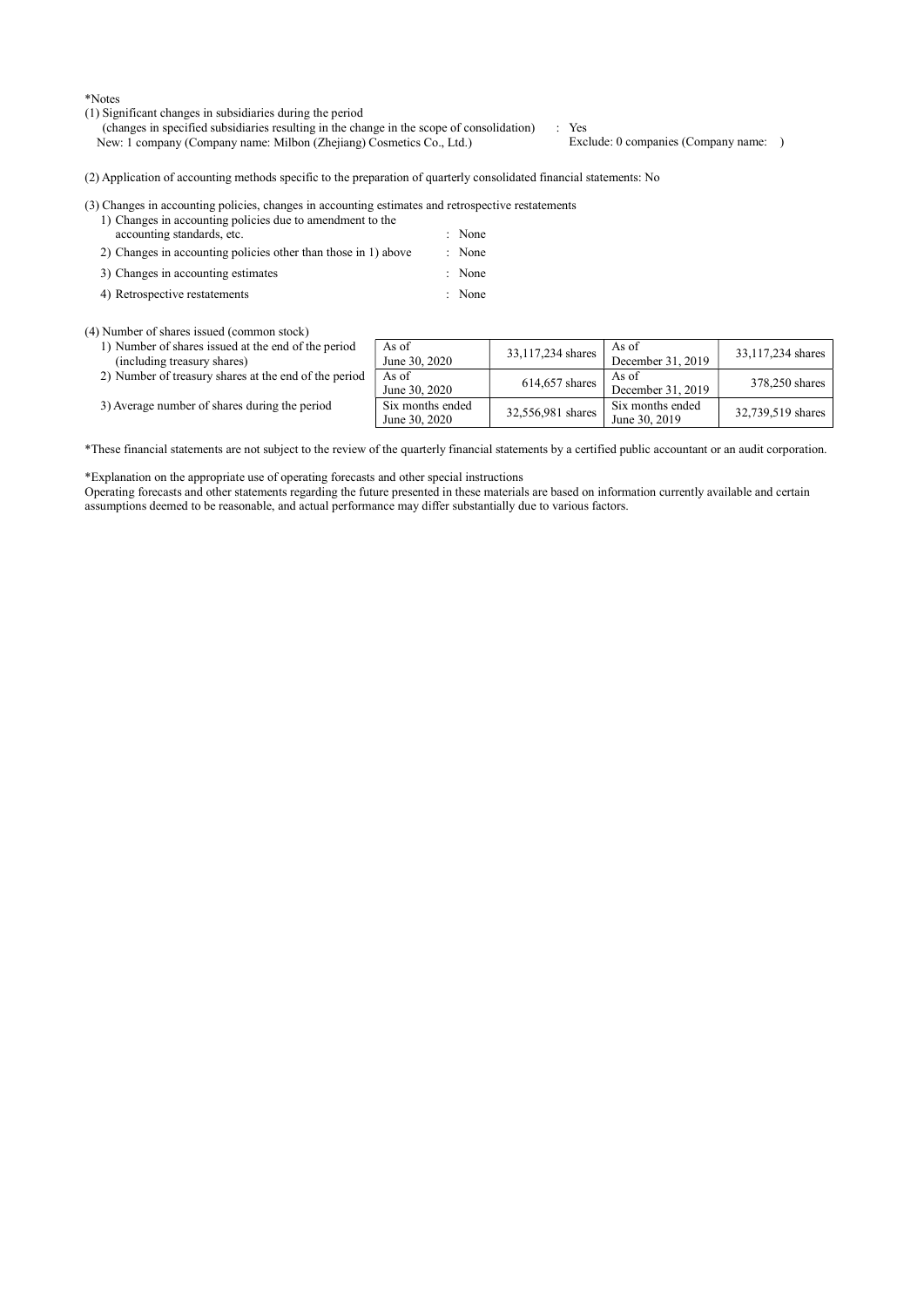# Contents of supplementary materials

|     |                                                                                                   | $\overline{2}$ |
|-----|---------------------------------------------------------------------------------------------------|----------------|
| (1) |                                                                                                   | 2              |
| (2) |                                                                                                   | 3              |
| (3) |                                                                                                   | $\mathfrak{Z}$ |
|     |                                                                                                   | $\overline{4}$ |
| (1) |                                                                                                   | $\overline{4}$ |
| (2) | Quarterly Consolidated Statements of Earnings and Consolidated Statements of Comprehensive Income | 6              |
|     | Quarterly Consolidated Statements of Earnings                                                     |                |
|     |                                                                                                   |                |
|     | Quarterly Consolidated Statements of Comprehensive Income                                         |                |
|     |                                                                                                   | 7              |
| (3) |                                                                                                   | 8              |
| (4) |                                                                                                   | 9              |
|     |                                                                                                   | 9              |
|     |                                                                                                   | 9              |
|     |                                                                                                   | 9              |
|     |                                                                                                   |                |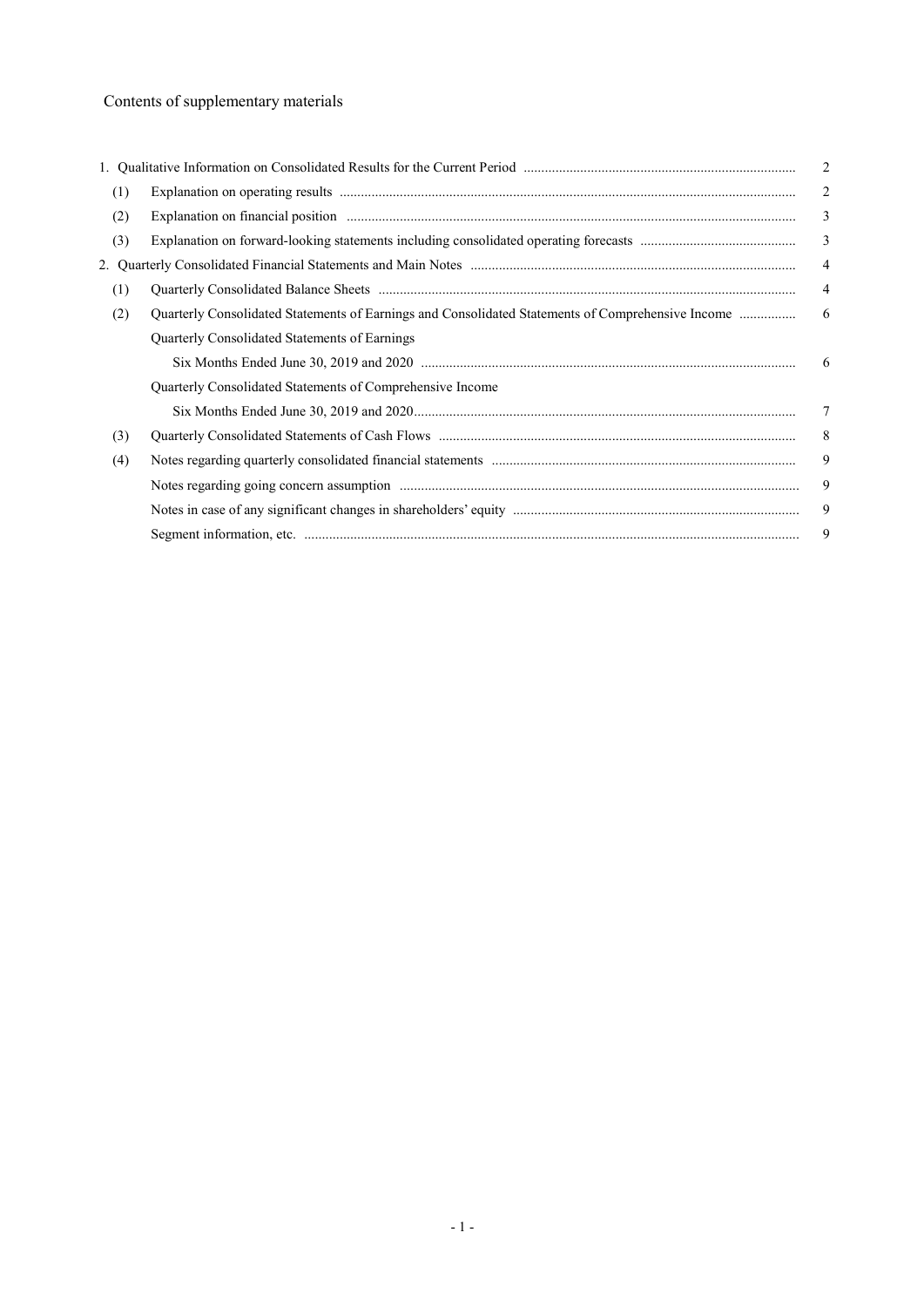# 1. Qualitative Information on Consolidated Results for the Current Period

## (1) Explanation on operating results

During the six-month period ended June 30, 2020, the Japanese economy suffered a sharp deterioration from March onward due to the impact of a new type of coronaviral infectious disease. Overseas economies also continued to face severe conditions. Going forward, although socioeconomic activity levels will be raised in stages, conditions are expected to remain severe for the time being.

In the beauty salon industry, conditions remained challenging due to restrictions on the salon business as a result of the declaration of state of emergency and a decrease in the number of customers visiting salons. Customers have begun to return to the beauty salon after the termination of state of emergency in late May, but we need to pay attention to future trends in infectious diseases.

Against this backdrop, our group has been supporting salons that continue to operate in the face of severe market constraints by devising online activities, while placing top priority on the safety of salons, distributors, and employees. In addition, providing masks and alcohol to salons and distributors was highly evaluated. As a result, consolidated net sales amounted to 15,869 million yen (down 8.0% year on year), operating profit amounted to 2,388 million yen (down 22.7% year on year), ordinary profit amounted to 2,102 million yen (down 25.6% year on year), and profit attributable to owners of parent amounted to 1,451 million yen (down 27.4% year on year), keeping the drop in performance to a minimum.

Breakdown of net sales by product category and breakdown of net sales into domestic and overseas sales are shown below: [Breakdown of consolidated net sales by product category]

|                         |        |               |                                                                                  |               |                      | (Unit: Million yen)            |
|-------------------------|--------|---------------|----------------------------------------------------------------------------------|---------------|----------------------|--------------------------------|
| Product category        |        |               | $\text{Six months ended June } 30, 2019 \text{ Six months ended June } 30, 2020$ |               | Increase             | Year-on-year<br>change $(\% )$ |
|                         | Amount | Ratio $(\% )$ | Amount                                                                           | Ratio $(\% )$ | (decrease)<br>amount |                                |
| Hair care products      | 9,897  | 57.4          | 9,391                                                                            | 59.2          | (506)                | (5.1)                          |
| Hair coloring products  | 6,423  | 37.2          | 5,594                                                                            | 35.2          | (828)                | (12.9)                         |
| Permanent wave products | 770    | 4.5           | 660                                                                              | 4.2           | (110)                | (14.3)                         |
| Cosmetic products       | 47     | 0.3           | 136                                                                              | 0.9           | 89                   | 186.1                          |
| Other                   | 103    | 0.6           | 85                                                                               | 0.5           | (18)                 | (17.6)                         |
| Total                   | 17,242 | 100.0         | 15,869                                                                           | 100.0         | (1,373)              | (8.0)                          |

[Breakdown of net sales into domestic and overseas sales]

|                |                                |              |                                |               |                      | (Unit: Million yen) |
|----------------|--------------------------------|--------------|--------------------------------|---------------|----------------------|---------------------|
|                | Six months ended June 30, 2019 |              | Six months ended June 30, 2020 |               | Increase             | Year-on-year        |
|                | Amount                         | Ratio $(\%)$ | Amount                         | Ratio $(\% )$ | (decrease)<br>amount | change $(\% )$      |
| Domestic sales | 14,383                         | 83.4         | 13,373                         | 84.3          | (1,009)              | (7.0)               |
| Overseas sales | 2,859                          | 16.6         | 2,495                          | 15.7          | (363)                | (12.7)              |
| Total          | 17,242                         | 100.0        | 15,869                         | 100.0         | (1,373)              | (8.0)               |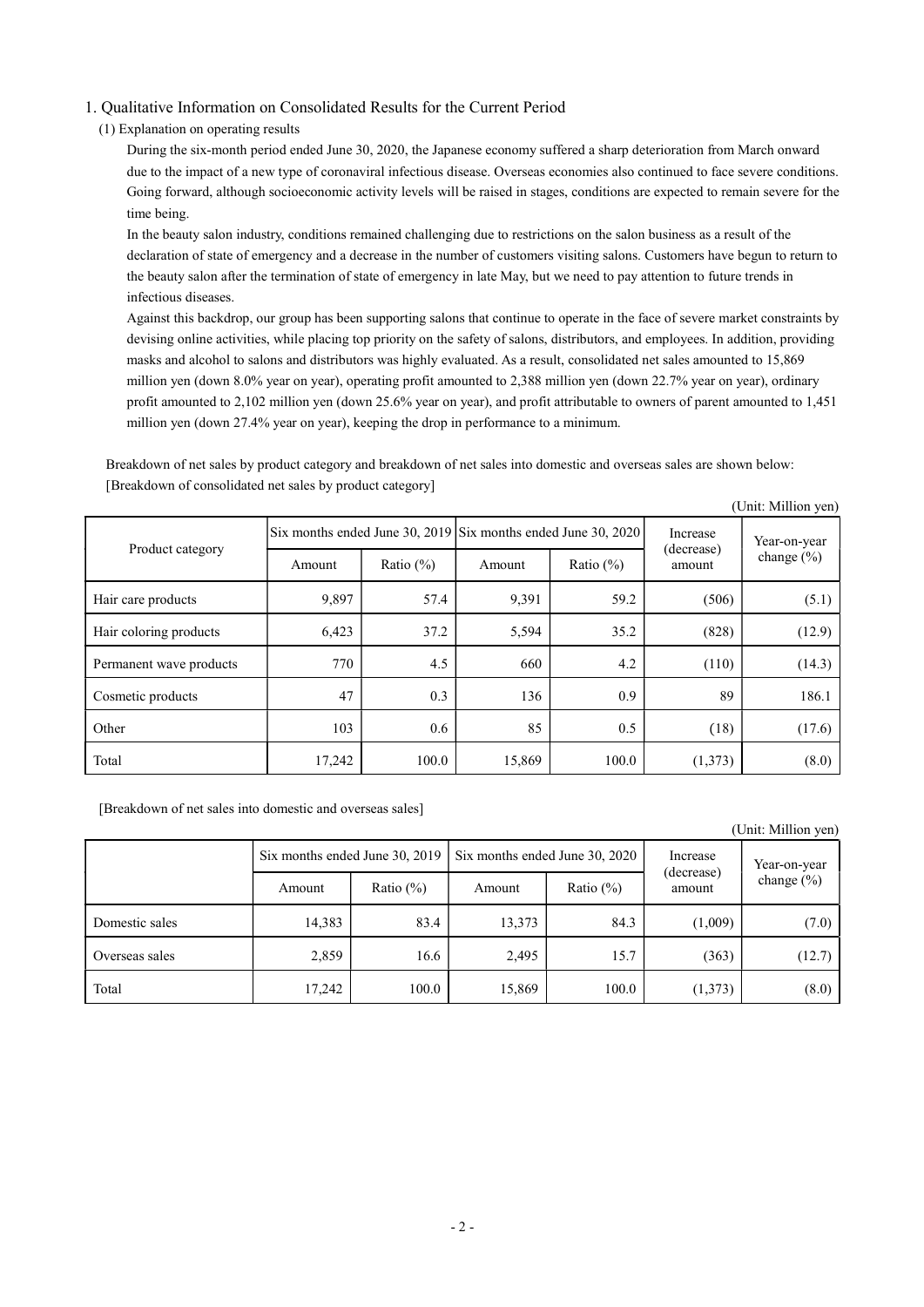### (2) Explanation on financial position

1) Assets, liabilities and net assets

Total assets at the end of the six-month period ended June 30, 2020 decreased 2,942 million yen from the end of the previous fiscal year, to 38,969 million yen.

Current assets decreased by 2,054 million yen from the end of the previous fiscal year to 18,275 million yen. The main factors of change were decreases of 3,059 million yen in cash and deposits, 690 million yen in merchandise and finished goods, and 217 million yen in raw materials and supplies.

Non-current assets decreased by 887 million yen from the end of the previous fiscal year to 20,694 million yen. The main factor for the change was 907 million yen decrease in investment securities due to a decrease in valuation gains on listed stocks.

Current liabilities decreased by 1,129 million yen from the end of the previous fiscal year to 4,277 million yen. The main factors for the change were decreases of 610 million yen in accounts payable-other and 238 million yen in income taxes payable.

Non-current liabilities increased by 143 million yen from the end of the previous fiscal year to 766 million yen.

Net assets decreased by 1,957 million yen from the end of the previous fiscal year to 33,925 million yen. The main factors of the change were decreases of 1,544 million yen in the purchase of treasury stock and 615 million yen in valuation difference on available-for-sale securities, 260 million yen in foreign currency translation adjustments due to the appreciation of the yen, and an increase of 501 million yen in retained earnings, due to a decrease in valuation gains on listed stocks.

As a result, the equity ratio changed from 85.6% at the end of the previous fiscal year to 87.1%. The net assets per share based on the total number of issued stocks at the end of the fiscal year was 1,043.78 yen from 1,096.02 yen at the end of the previous fiscal year.

### 2) Cash flows

Cash and cash equivalents (hereinafter "net cash") at the end of the six-month period ended June 30, 2020 decreased by 1,858 million yen from the end of the previous fiscal year to 7,517 million yen.

(Cash flows from operating activities)

Net cash provided by operating activities amounted to 223 million yen. This was mainly attributable to profit before income taxes of 2,088 million yen, depreciation and amortization of 778 million yen, an increase in inventories of 963 million yen, and income taxes paid of 832 million yen.

(Cash flows from investing activities)

Net cash provided by investment activities amounted to 556 million yen. This was mainly due to payments for purchase of property, plant and equipment of 461 million yen, payments for purchase of intangible assets of 187 million yen, and proceeds from withdrawal of time deposits of 1,200 million yen.

(Cash flows from financing activities)

Net cash used in financing activities amounted to 2,538 million yen. This was mainly attributable to 1,589 million yen in payments for purchase of treasury stock and 948 million yen in cash dividends paid to shareholders.

### (3) Explanation on forward-looking statements including consolidated operating forecasts

In the first quarter report of the fiscal year ending December 2020, which was announced on May 12, 2020, we did not predict the results forecast and the distribution forecast for the fiscal year ending December 2020 because there is no prospect for the restriction of beauty salon operations and declining number of salon visitors due to the declaration of state of emergency accompanying the spread of the new coronaviruses, and it is difficult to calculate the results forecast and the distribution forecast rationally. At this point in time, there is uncertainty about the future, but we have made forecasts for operating results and dividends assuming that the spread of the new coronavirus will gradually converge from the third quarter of the fiscal year under review. For details, please refer to "Notice of Revisions to Earnings and Dividend Forecasts and Dividends from Surplus (Interim Dividends)" announced today (August 5, 2020).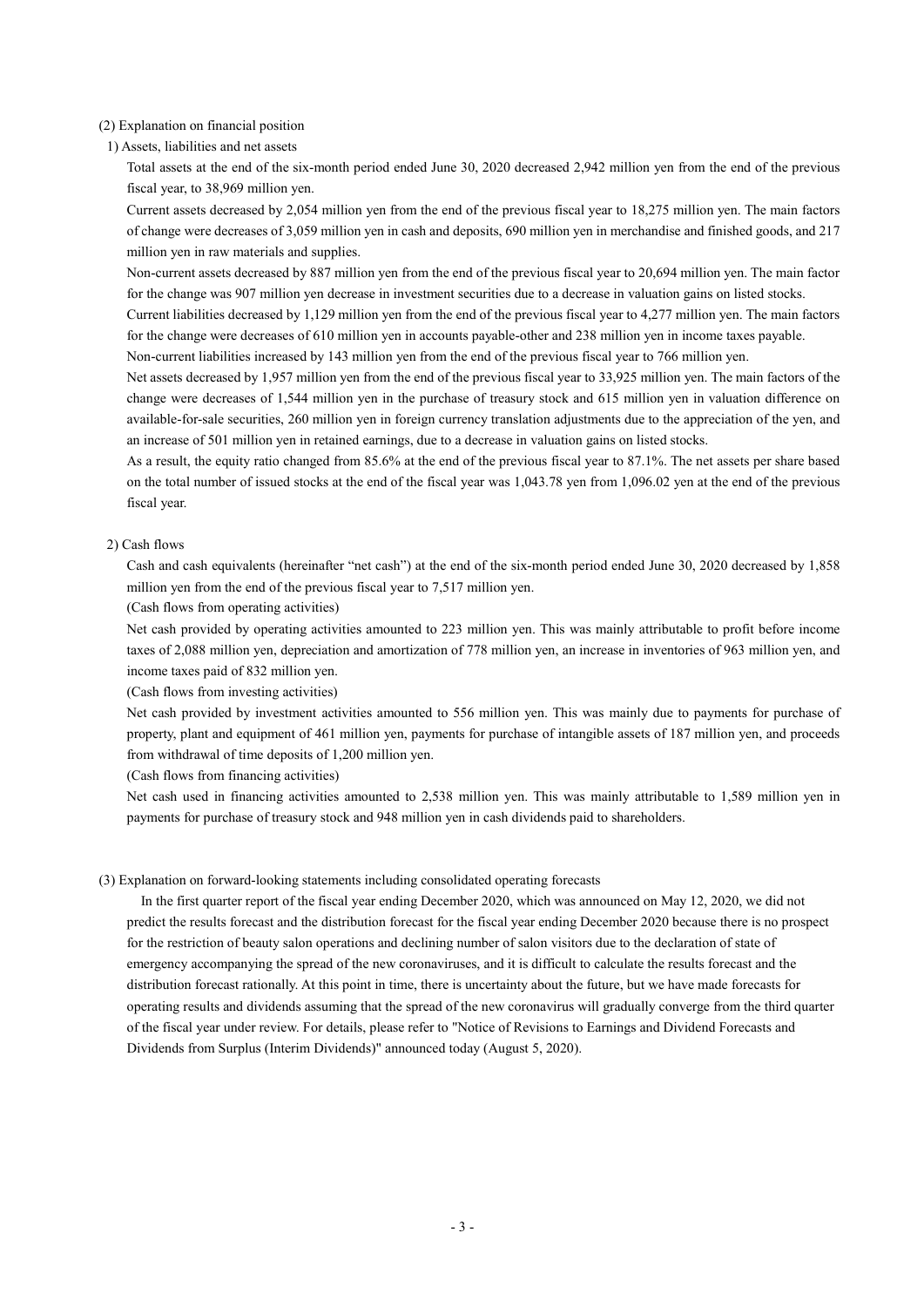# 2. Quarterly Consolidated Financial Statements and Main Notes

(1) Quarterly Consolidated Balance Sheets

|                                        |                                                   | (Thousand yen)                                         |
|----------------------------------------|---------------------------------------------------|--------------------------------------------------------|
|                                        | Previous fiscal year<br>(As of December 31, 2019) | <b>Current Second Quarter</b><br>(As of June 30, 2020) |
| Assets                                 |                                                   |                                                        |
| Current assets                         |                                                   |                                                        |
| Cash and deposits                      | 10,615,390                                        | 7,555,571                                              |
| Notes and accounts receivable - trade  | 4,180,186                                         | 4,244,127                                              |
| Merchandise and finished goods         | 3,912,361                                         | 4,602,550                                              |
| Work in process                        | 34,781                                            | 34,386                                                 |
| Raw materials and supplies             | 1,120,202                                         | 1,337,254                                              |
| Other                                  | 470,610                                           | 505,714                                                |
| Allowance for doubtful accounts        | (3,185)                                           | (4,200)                                                |
| Total current assets                   | 20,330,346                                        | 18,275,405                                             |
| Non-current assets                     |                                                   |                                                        |
| Property, plant and equipment          |                                                   |                                                        |
| Buildings and structures, net          | 7,023,638                                         | 6,984,328                                              |
| Machinery, equipment and vehicles, net | 2,007,962                                         | 1,917,400                                              |
| Land                                   | 5,001,021                                         | 4,996,349                                              |
| Construction in progress               | 84,801                                            | 13,440                                                 |
| Other, net                             | 581,100                                           | 631,697                                                |
| Total property, plant and equipment    | 14,698,524                                        | 14,543,216                                             |
| Intangible assets                      | 1,174,902                                         | 1,156,175                                              |
| Investments and other assets           |                                                   |                                                        |
| Investment securities                  | 3,991,136                                         | 3,083,449                                              |
| Long-term loans receivable             | 149,125                                           | 100,710                                                |
| Net defined benefit asset              | 155,832                                           | 156,126                                                |
| Deferred tax assets                    | 204,502                                           | 461,803                                                |
| Other                                  | 1,266,204                                         | 1,250,988                                              |
| Allowance for doubtful accounts        | (58,381)                                          | (58, 381)                                              |
| Total investments and other assets     | 5,708,420                                         | 4,994,696                                              |
| Total non-current assets               | 21,581,847                                        | 20,694,089                                             |
| Total assets                           | 41,912,194                                        | 38,969,495                                             |
| Liabilities                            |                                                   |                                                        |
| <b>Current liabilities</b>             |                                                   |                                                        |
| Accounts payable - trade               | 797,033                                           | 746.861                                                |
| Accounts payable - other               | 2,479,907                                         | 1,869,153                                              |
| Income taxes payable                   | 891,258                                           | 652,776                                                |
| Provision for bonuses                  | 397,297                                           | 408,672                                                |
| Other                                  | 841,726                                           | 600,144                                                |
| Total current liabilities              | 5,407,223                                         | 4,277,607                                              |
| Non-current liabilities                |                                                   |                                                        |
| Net defined benefit liability          | 4,290                                             | 4,124                                                  |
| Deferred tax liabilities               | 670                                               | 636                                                    |
| Asset retirement obligations           | 505,563                                           | 542,284                                                |
| Other                                  | 111,835                                           | 219,237                                                |
| Total non-current liabilities          | 622,359                                           | 766,283                                                |
| <b>Total liabilities</b>               | 6,029,582                                         | 5,043,891                                              |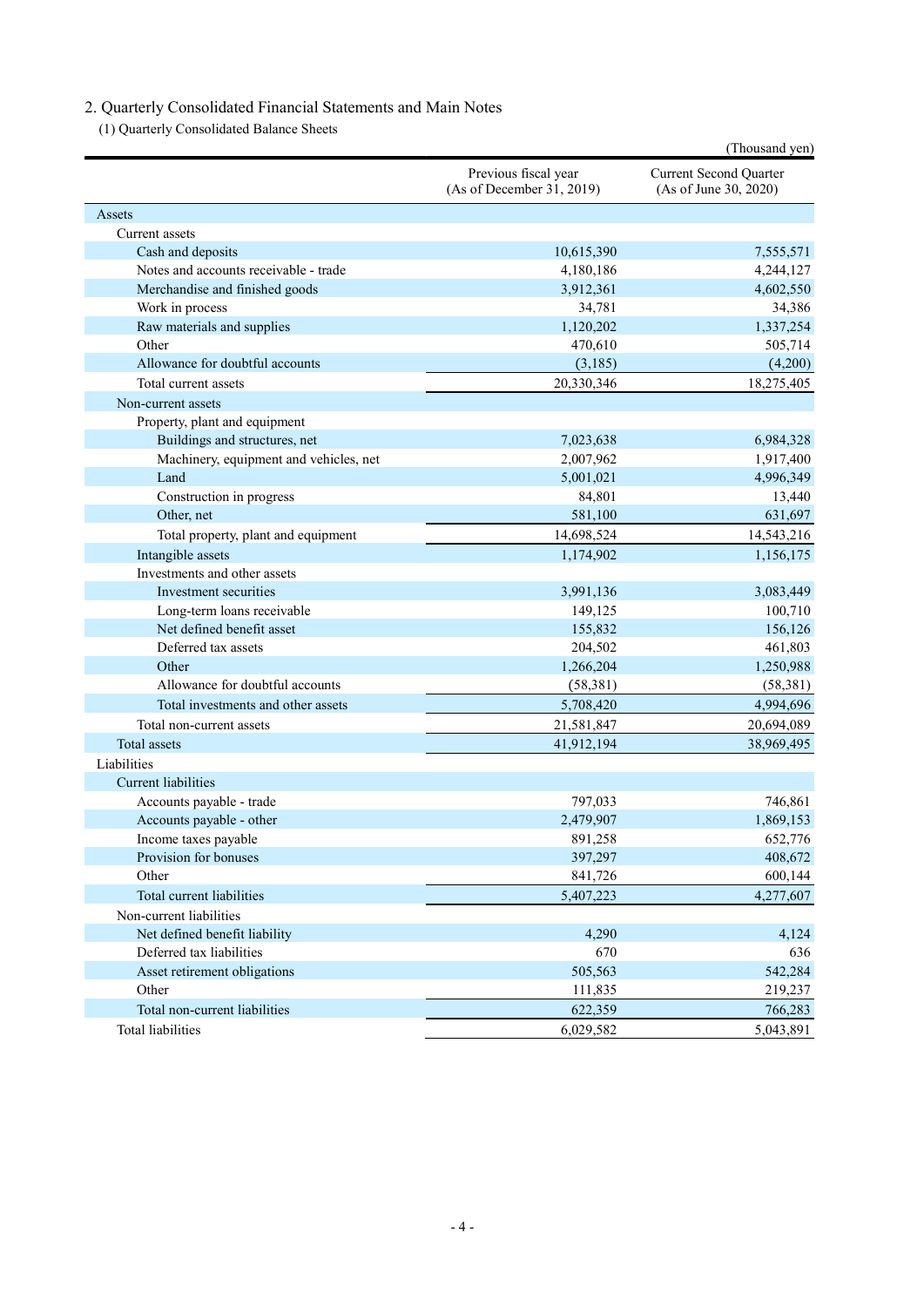|                                                       |                                                   | (Thousand yen)                                         |
|-------------------------------------------------------|---------------------------------------------------|--------------------------------------------------------|
|                                                       | Previous fiscal year<br>(As of December 31, 2019) | <b>Current Second Quarter</b><br>(As of June 30, 2020) |
| Net assets                                            |                                                   |                                                        |
| Shareholders' equity                                  |                                                   |                                                        |
| Capital stock                                         | 2,000,000                                         | 2,000,000                                              |
| Capital surplus                                       | 200,742                                           | 222,405                                                |
| Retained earnings                                     | 33,266,155                                        | 33,767,849                                             |
| Treasury shares                                       | (563, 197)                                        | (2,107,803)                                            |
| Total shareholders' equity                            | 34,903,700                                        | 33,882,451                                             |
| Accumulated other comprehensive income                |                                                   |                                                        |
| Valuation difference on available-for-sale securities | 773,082                                           | 157,492                                                |
| Deferred gains or losses on hedges                    |                                                   | (73, 113)                                              |
| Foreign currency translation adjustment               | 267,184                                           | 6,617                                                  |
| Remeasurements of defined benefit plans               | (61, 355)                                         | (47, 845)                                              |
| Total accumulated other comprehensive income          | 978,911                                           | 43,152                                                 |
| Total net assets                                      | 35,882,612                                        | 33,925,603                                             |
| Total liabilities and net assets                      | 41,912,194                                        | 38,969,495                                             |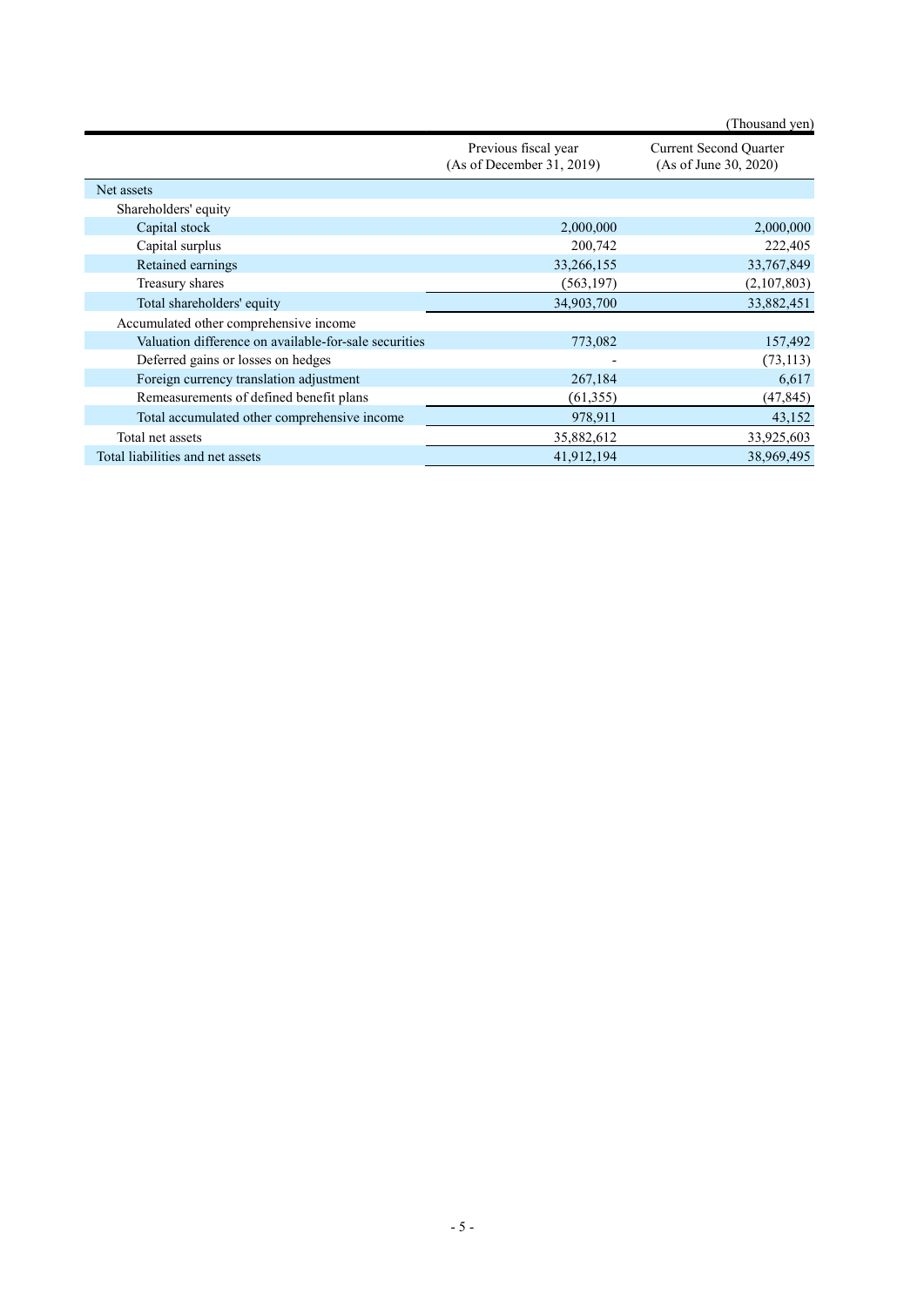(2) Quarterly Consolidated Statements of Earnings and Consolidated Statements of Comprehensive Income

Quarterly Consolidated Statements of Earnings

Six Months Ended June 30, 2019 and 2020

|                                                                |                                                         | (Thousand yen)                                          |
|----------------------------------------------------------------|---------------------------------------------------------|---------------------------------------------------------|
|                                                                | Six Months Ended<br>June 30, 2019<br>(January 1, 2019 - | Six Months Ended<br>June 30, 2020<br>(January 1, 2020 - |
| Net sales                                                      | June 30, 2019)                                          | June 30, 2020)                                          |
| Cost of sales                                                  | 17,242,829<br>5,746,806                                 | 15,869,207<br>5,329,116                                 |
| Gross profit                                                   | 11,496,022                                              |                                                         |
| Selling, general and administrative expenses                   | 8,406,961                                               | 10,540,090                                              |
| Operating income                                               | 3,089,061                                               | 8, 151, 746<br>2,388,344                                |
| Non-operating income                                           |                                                         |                                                         |
| Interest income                                                | 7,019                                                   | 12,284                                                  |
| Dividend income                                                | 31,969                                                  | 32,338                                                  |
| Company house defrayment income                                | 11,621                                                  | 2,174                                                   |
| Gain on surrender of insurance                                 |                                                         | 6,835                                                   |
| Refund of custom duty                                          |                                                         | 19,745                                                  |
| Other                                                          | 29,134                                                  | 41,941                                                  |
| Total non-operating income                                     | 79,744                                                  | 115,319                                                 |
| Non-operating expenses                                         |                                                         |                                                         |
| Sales discounts                                                | 304,866                                                 | 283,864                                                 |
| Share of loss of entities accounted for using equity<br>method | 20,381                                                  | 66,458                                                  |
| Foreign exchange losses                                        | 18,788                                                  | 49,333                                                  |
| Other                                                          | 28                                                      | 1,013                                                   |
| Total non-operating expenses                                   | 344,065                                                 | 400,669                                                 |
| Ordinary income                                                | 2,824,740                                               | 2,102,994                                               |
| Extraordinary income                                           |                                                         |                                                         |
| Gain on sales of non-current assets                            | 799                                                     |                                                         |
| Total extraordinary income                                     | 799                                                     |                                                         |
| <b>Extraordinary</b> losses                                    |                                                         |                                                         |
| Loss on sales of non-current assets                            | 3,506                                                   |                                                         |
| Loss on retirement of non-current assets                       | 5,003                                                   | 14,353                                                  |
| Total extraordinary losses                                     | 8,509                                                   | 14,353                                                  |
| Profit before income taxes                                     | 2,817,031                                               | 2,088,641                                               |
| Income taxes - current                                         | 785,168                                                 | 597,047                                                 |
| Income taxes - deferred                                        | 32,543                                                  | 40,470                                                  |
| Total income taxes                                             | 817,712                                                 | 637,518                                                 |
| Profit                                                         | 1,999,318                                               | 1,451,123                                               |
| Profit attributable to owners of parent                        | 1,999,318                                               | 1,451,123                                               |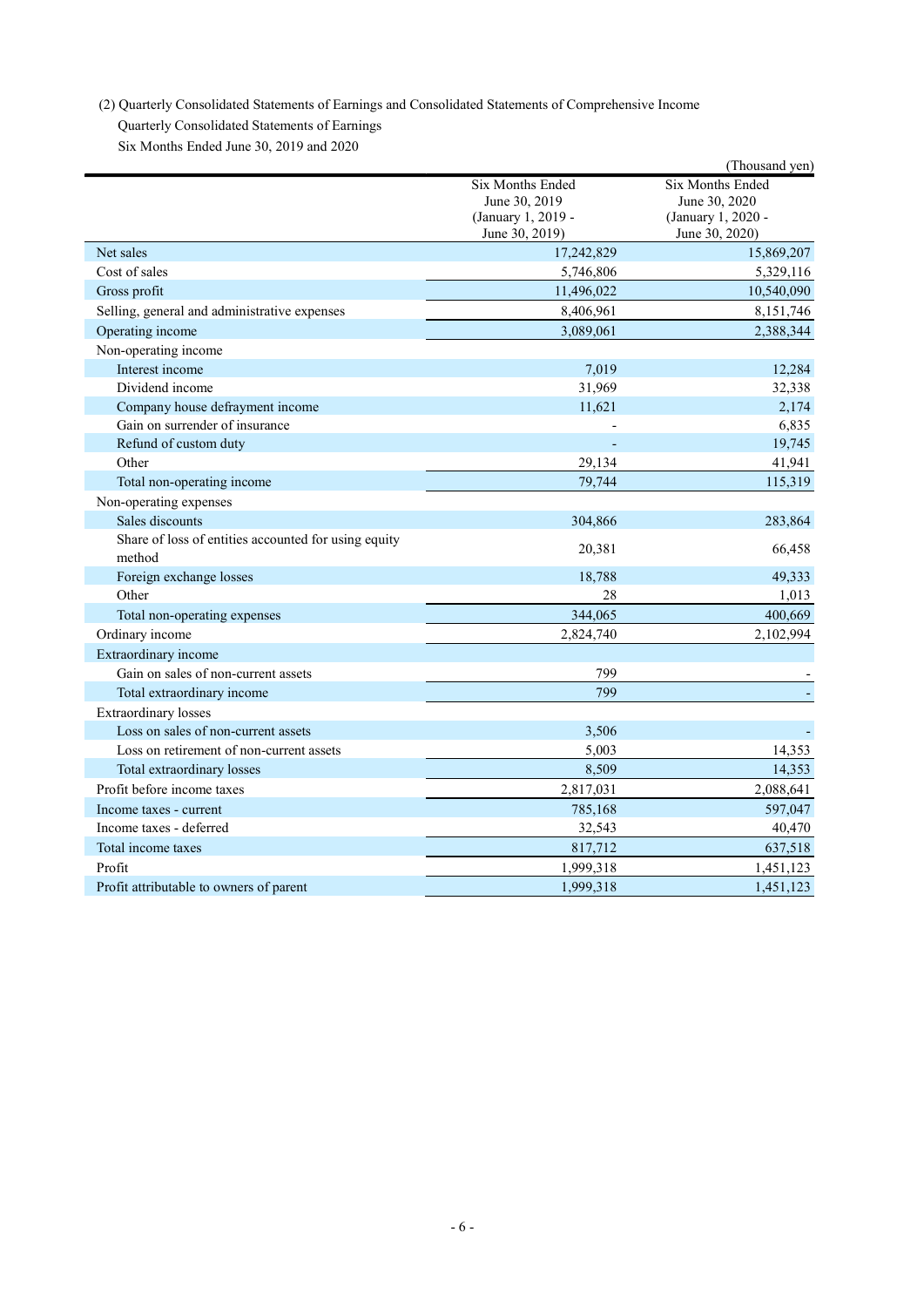# Quarterly Consolidated Statements of Comprehensive Income

Six Months Ended June 30, 2018 and 2019

| $50\%$ informing Emata stand 50, 2010 and 2017                    |                                                                           |                                                                           |
|-------------------------------------------------------------------|---------------------------------------------------------------------------|---------------------------------------------------------------------------|
|                                                                   |                                                                           | (Thousand yen)                                                            |
|                                                                   | Six Months Ended<br>June 30, 2019<br>(January 1, 2019 -<br>June 30, 2019) | Six Months Ended<br>June 30, 2020<br>(January 1, 2020 -<br>June 30, 2020) |
| Profit                                                            | 1,999,318                                                                 | 1,451,123                                                                 |
| Other comprehensive income                                        |                                                                           |                                                                           |
| Valuation difference on available-for-sale securities             | (48, 794)                                                                 | (615,589)                                                                 |
| Deferred gains or losses on hedges                                |                                                                           | (73, 113)                                                                 |
| Foreign currency translation adjustment                           | (78, 177)                                                                 | (260, 566)                                                                |
| Remeasurements of defined benefit plans, net of tax               | 28,217                                                                    | 13,509                                                                    |
| Total other comprehensive income                                  | (98, 754)                                                                 | (935, 759)                                                                |
| Comprehensive income                                              | 1,900,563                                                                 | 515,364                                                                   |
| Comprehensive income attributable to                              |                                                                           |                                                                           |
| Comprehensive income attributable to owners of<br>parent          | 1,900,563                                                                 | 515,364                                                                   |
| Comprehensive income attributable to non-controlling<br>interests |                                                                           |                                                                           |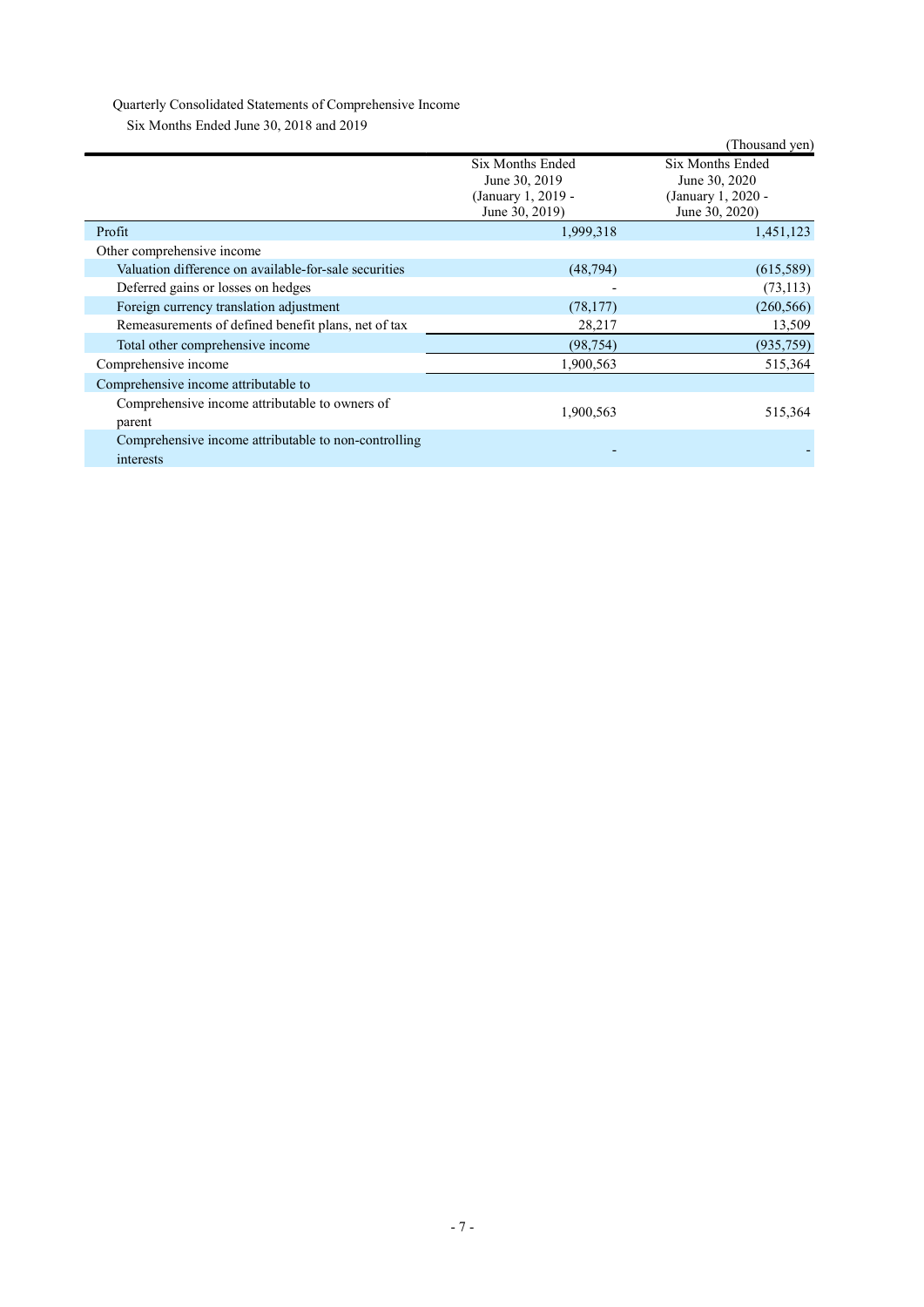# (3) Quarterly Consolidated Statements of Cash Flows

|                                                                         |                                                                           | (Thousand yen)                                                                   |
|-------------------------------------------------------------------------|---------------------------------------------------------------------------|----------------------------------------------------------------------------------|
|                                                                         | Six Months Ended<br>June 30, 2019<br>(January 1, 2019 -<br>June 30, 2019) | <b>Six Months Ended</b><br>June 30, 2020<br>(January 1, 2020 -<br>June 30, 2020) |
| Cash flows from operating activities                                    |                                                                           |                                                                                  |
| Profit before income taxes                                              | 2,817,031                                                                 | 2,088,641                                                                        |
| Depreciation                                                            | 714,778                                                                   | 778,148                                                                          |
| Increase (decrease) in allowance for doubtful accounts                  | (638)                                                                     | 1,072                                                                            |
| Increase (decrease) in provision for bonuses                            | (41,685)                                                                  | 11,783                                                                           |
| Increase (decrease) in provision for sales returns                      | (27, 271)                                                                 |                                                                                  |
| Decrease (increase) in net defined benefit asset                        | 44,495                                                                    | (136,953)                                                                        |
| Increase (decrease) in net defined benefit liability                    | (45,379)                                                                  | 156,126                                                                          |
| Interest and dividend income                                            | (38,989)                                                                  | (44, 623)                                                                        |
| Share of (profit) loss of entities accounted for using<br>equity method | 20,381                                                                    | 66,458                                                                           |
| Foreign exchange losses (gains)                                         | (5,968)                                                                   | (57, 579)                                                                        |
| Loss (gain) on sales of non-current assets                              | 2,706                                                                     |                                                                                  |
| Loss on retirement of non-current assets                                | 5,003                                                                     | 14,353                                                                           |
| Decrease (increase) in notes and accounts receivable -<br>trade         | 20,773                                                                    | (75,300)                                                                         |
| Decrease (increase) in inventories                                      | (1,220,209)                                                               | (963, 892)                                                                       |
| Increase (decrease) in notes and accounts payable -<br>trade            | 7,107                                                                     | (39, 289)                                                                        |
| Other                                                                   | (674, 174)                                                                | (789, 983)                                                                       |
| Subtotal                                                                | 1,577,961                                                                 | 1,008,963                                                                        |
| Interest and dividend income received                                   | 37,054                                                                    | 46,712                                                                           |
| Income taxes paid                                                       | (1,494,549)                                                               | (832, 299)                                                                       |
| Net cash provided by (used in) operating activities                     | 120,465                                                                   | 223,375                                                                          |
| Cash flows from investing activities                                    |                                                                           |                                                                                  |
| Purchase of property, plant and equipment                               | (706, 762)                                                                | (461,742)                                                                        |
| Proceeds from sales of property, plant and equipment                    | 1,429                                                                     |                                                                                  |
| Purchase of intangible assets                                           | (230,984)                                                                 | (187,072)                                                                        |
| Payments of loans receivable                                            | (149, 340)                                                                | (60)                                                                             |
| Collection of loans receivable                                          | 1,475                                                                     | 1,520                                                                            |
| Payments into time deposits                                             | (1,000,358)                                                               |                                                                                  |
| Proceeds from withdrawal of time deposits                               |                                                                           | 1,200,000                                                                        |
| Payments for guarantee deposits                                         | (63, 778)                                                                 | (40, 268)                                                                        |
| Proceeds from collection of guarantee deposits                          | 58,907                                                                    | 48,019                                                                           |
| Other, net                                                              | (442)                                                                     | (3,776)                                                                          |
| Net cash provided by (used in) investing activities                     | (2,089,854)                                                               | 556,619                                                                          |
| Cash flows from financing activities                                    |                                                                           |                                                                                  |
| Net decrease (increase) in treasury shares                              | (2,481)                                                                   | (1,589,628)                                                                      |
| Cash dividends paid                                                     | (980, 590)                                                                | (948, 843)                                                                       |
| Net cash provided by (used in) financing activities                     | (983, 071)                                                                | (2,538,472)                                                                      |
| Effect of exchange rate change on cash and cash<br>equivalents          | (50, 477)                                                                 | (99, 977)                                                                        |
| Net increase (decrease) in cash and cash equivalents                    | (3,002,937)                                                               | (1,858,454)                                                                      |
| Cash and cash equivalents at beginning of period                        | 9,541,483                                                                 | 9,376,300                                                                        |
| Cash and cash equivalents at end of period                              | 6,538,546                                                                 | 7,517,845                                                                        |